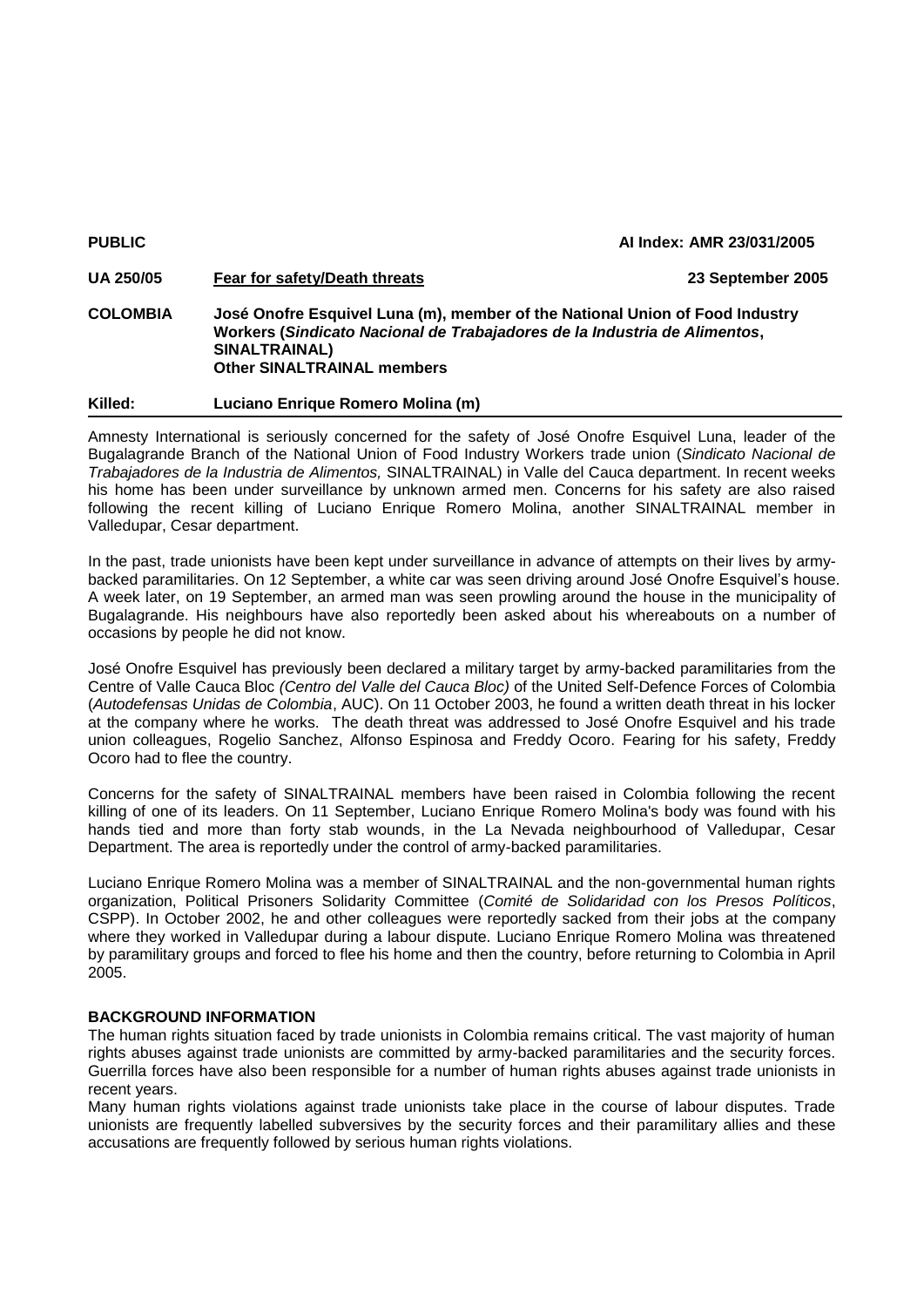Due to their activities trade unionist are victims of killings, "disappearances" and death threats. According to trade union reports 37 trade unionists have been killed in Colombia this year.

## **RECOMMENDED ACTION: Please send appeals to arrive as quickly as possible, in Spanish or your own language:**

- expressing concern for the safety of José Onofre Esquivel Luna, other SINALTRAINAL members and trade unionists in Colombia;

- calling for a full and impartial investigation into the killing Luciano Enrique Romero Molina, with the results made public and those responsible brought to justice;

- calling for the Colombian authorities to implement measures deemed appropriate by those under threat to guarantee their safety;

- calling for a full and impartial investigation into links between the security forces and paramilitary groups, and asking that the results of the investigation are made public and those found responsible for supporting and participating in such groups are brought to justice;

- urging the authorities to take immediate action to dismantle paramilitary groups, in line with stated government commitments and recommendations made by the UN and other intergovernmental organizations.

## **APPEALS TO:**

President of the Republic Señor Presidente Álvaro Uribe Vélez Presidente de la República, Palacio de Nariño, Carrera 8 No.7-2, Bogotá, Colombia **Fax: + 57 1 337 5890 Salutation: Excmo. Sr. Presidente Uribe/ Dear President Uribe**

Vice-President

Vicepresidente de la República de Colombia Dr. Francisco Santos Calderón Vicepresidencia, Carrera 8A No 5-57,Bogotá, Colombia **Fax: + 57 1 565 7682 Excelentísimo Sr. Vicepresidente/ Dear Vice-President** 

Minister of Social Protection (in charge of Health, Labour and Social Security) Sr. Diego Palacio Betancur Ministro de Protección Social, Ministerio de Protección Social,

Ministerio de Salud, Carrera 13 No 32-76 Santafé de Bogotá, Colombia **Fax: +57 1 336 8007 Salutation: Sr. Ministro/Dear Minister**

## **COPIES TO:**

National Union of Food Industry Workers; **SINALTRAINAL** Carrera 15 No 35-18, Barrio Teusaquillo Bogotá, Colombia

Attorney General Dr. Mario Germán Iguarán Fiscal General de la Nación, Fiscalía General de la Nación, Diagonal 22B 52-01 (Ciudad Salite), Bogotá, Colombia **Fax: + 57 1 570 2000 (a message in Spanish will ask you to enter extension 2017) Salutation: Dear Dr. Iguarán / Estimado Dr. Iguarán**

and to diplomatic representatives of Colombia accredited to your country.